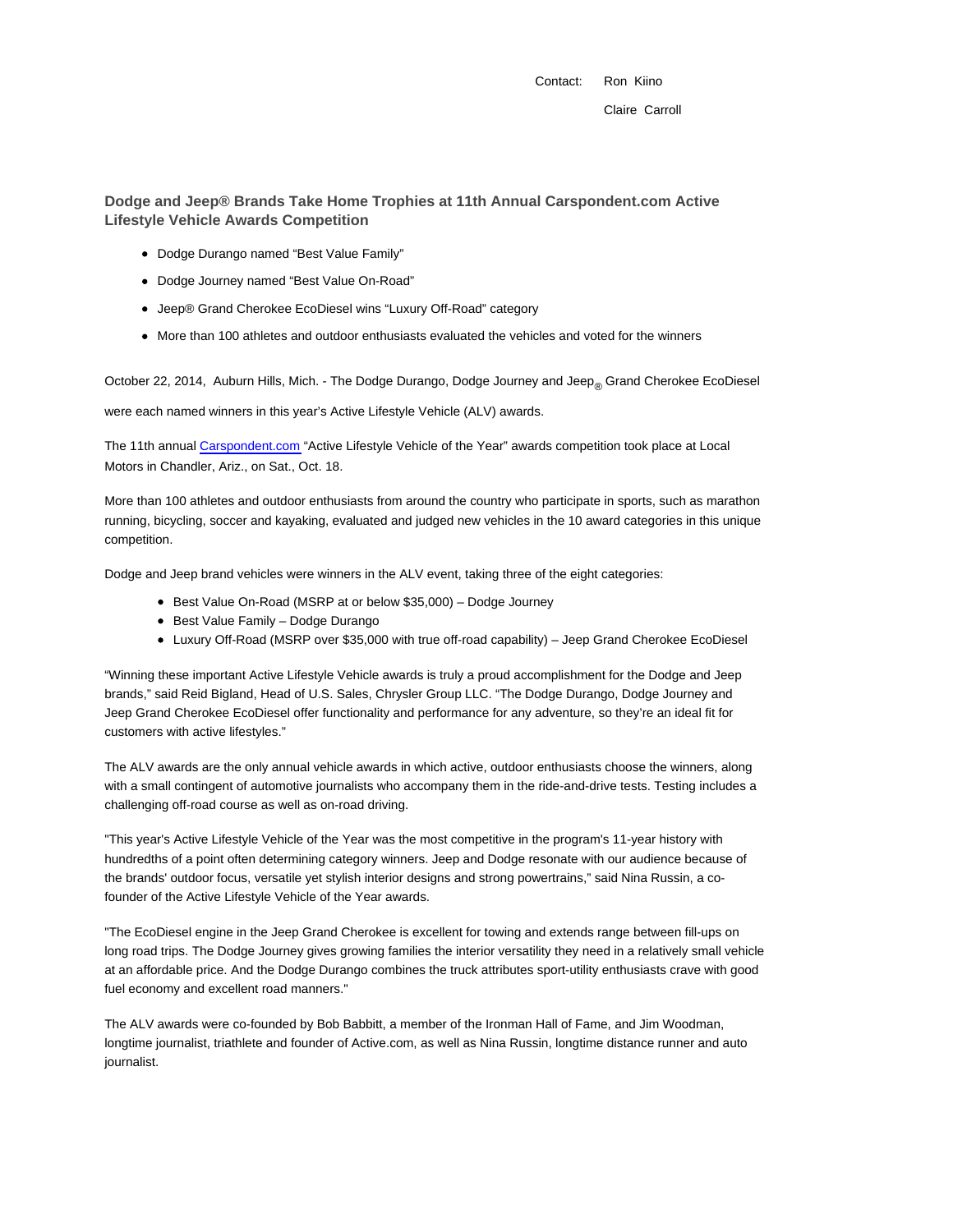# **Dodge Durango**

With a standard eight-speed automatic transmission, improved fuel economy and performance, LED exterior lighting, two interior touchscreens, a programmable instrument cluster and an available high-definition dual-screen Blu-ray entertainment system, the Dodge Durango reaches even higher levels of sophistication building on its proven performance, utility and comfort.

Named one of Ward's 10 Best Engines for three years, Durango's standard 3.6-liter Pentastar V-6 engine paired with the standard eight-speed transmission generates an impressive 290 horsepower (295 horsepower on Rallye, Citadel and select Blacktop models) and 260 lb.-ft. of torque, and can tow up to a best-in-class 6,200 pounds. The V-6 powered Durango also features a best-in-class driving range of over 600 miles on a tank and up to 25 miles per gallon.

The available 5.7-liter HEMI V-8 engine produces a best-in-class 360 horsepower and 390 lb.-ft. of torque with a bestin-class tow rating of 7,400 pounds. The 5.7-liter engine's Fuel Saver Technology with cylinder-deactivation allows the HEMI V-8 engine to achieve up to 23 miles per gallon.

The instrument panel features a redesigned center stack that houses the 5-inch and 8.4-inch Uconnect touchscreens. The bottom of the center stack houses a media hub with an SD card slot, USB outlet and auxiliary jacks, as well as a storage bin. The center console features a segment-first rotary shifter for the standard eight-speed automatic that adds another level of refinement over the traditional gated automatic shifter. The instrument cluster has also been given the high-tech treatment and now includes a full-color 7-inch thin-film transistor (TFT) screen. Standard on all models, this screen allows for drivers to customize in more than 100 ways how information is presented.

# **Dodge Journey**

Dodge Journey is America's most affordable and versatile crossover and is the only crossover in the segment to offer the choice of four- or six-cylinder engines, five- or seven-passenger seating and front or all-wheel drive. Journey continues to deliver the latest in vehicle connectivity and customization with the Chrysler Group's Uconnect 8.4 infotainment system. With best-in-class storage space, available fold-flat seats, second-row in-floor storage and frontpassenger "Flip-N-Stow" in-seat storage, the interior isn't just a nice place to be, it also offers best-in-class utility.

The Dodge Journey has more than 40 safety and security features, and is America's most affordable seven-seat crossover with a starting MSRP of \$19,995. The Dodge Journey is available in AVP, SE, SXT, Crossroad, Limited and R/T trim levels.

#### **Jeep Grand Cherokee**

Jeep Grand Cherokee — the most awarded SUV ever and the vehicle that has long defined what a premium SUV should be — receives even more content for the 2015 model year. The Grand Cherokee Summit models receive added features as well as a new Summit California Edition appearance package that further enhances Summit's premium exterior aesthetics.

Jeep Grand Cherokee delivers best-in-class 30 miles per gallon (mpg) highway courtesy of an available 3.0-liter EcoDiesel V-6 engine and standard eight-speed transmission. The 3.0-liter EcoDiesel V-6 boasts an unmatched driving range of more than 730 miles.

Legendary Jeep capability comes courtesy of three available 4x4 systems, Jeep's Quadra-Lift air suspension system and class-leading Selec-Terrain traction management system. Grand Cherokee boasts best-in-class towing of 7,400 pounds, and a crawl ratio of 44.1:1.

A refined exterior design — complete with available bi-xenon headlamps with signature LED daytime running lamps (DRL) — provides a premium appearance. Interior luxury is achieved with premium amenities, including Natura leather, exotic open-pore wood trim and unique color offerings.

The 2015 Jeep Grand Cherokee is available in five trim levels: Laredo, Laredo E, Limited, Overland and Summit.

#### **About Dodge**

The Dodge brand is tearing into its centennial year as America's mainstream performance brand, celebrating its 100th anniversary in 2014. With the purification of the brand and consolidation with SRT, Dodge is getting back to its